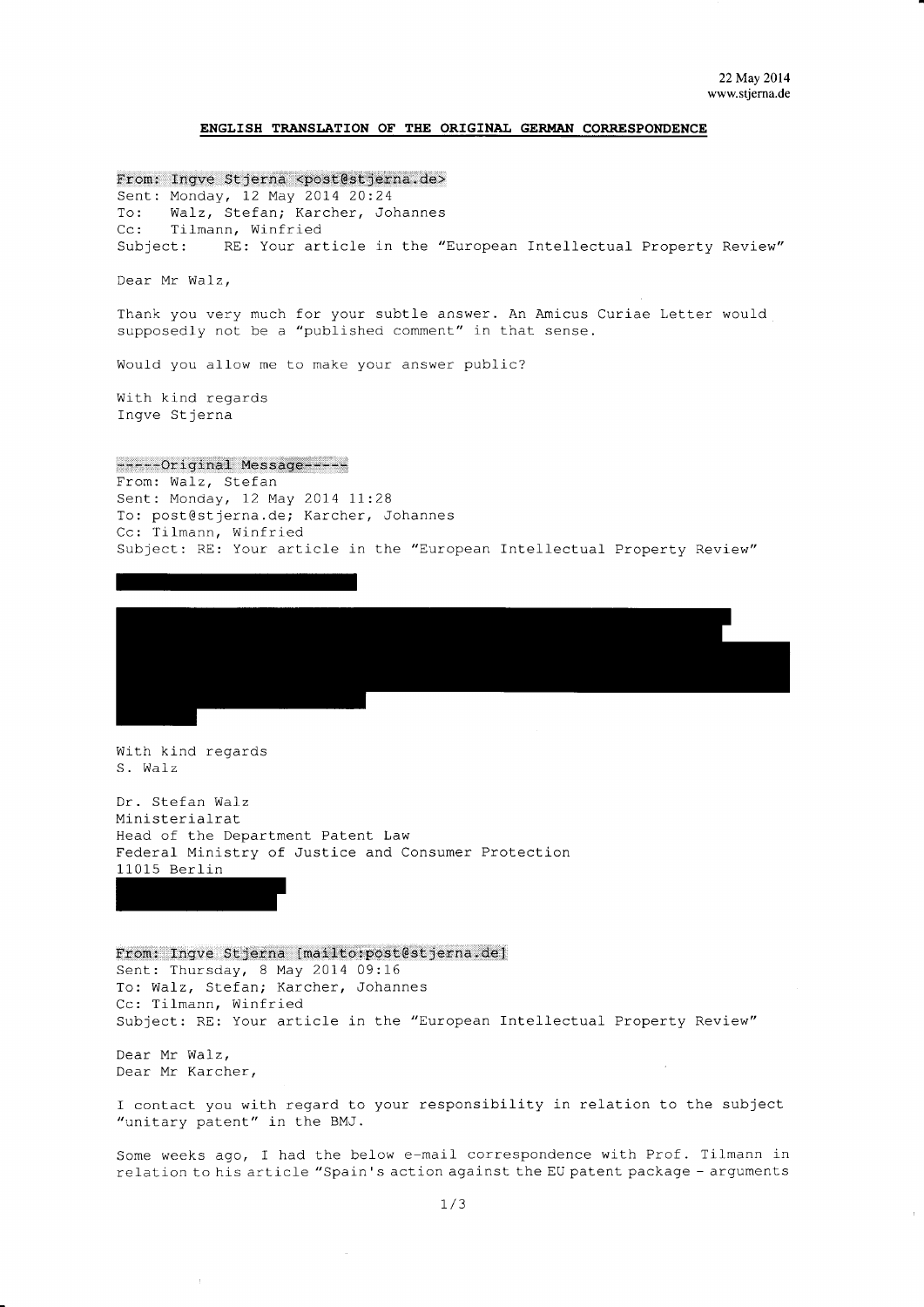and counter- arguments in case  $C-146/13$ ", published in European Intellectual Property Review 20I4, S. 4 ff. If I understand Prof. TiLmann correctly, the writ of summons from proceedings C-146/13 was given to him for the purpose of comment.

Is this correct?

With kind regards Ingve Stjerna

## From: Tilmann, winfried

Sent: Sunday, 9 February 2014 11:02 To: fngve Stjerna Subject: RE: Your article in the "European Intellectual Property Review"



Best regards WT

Prof. Dr. Winfried Tilmann Of-Counse I

Hogan Lovells International LLP Kennedydamm 24, 40416 DüsseLdorf

| Tel:                 |  |
|----------------------|--|
| Direct:              |  |
| Fast:                |  |
| Email:               |  |
| www.hoqanlovells.com |  |

From: Inqve Stjerna [mailto:post@stjerna.de] Sent: Saturday, 8 February 2014 13:47 To: Tilmann, Winfried Subject: RE: Your article in the "European Intellectual Property Review"

Dear Prof. Tilmann,

Thank you very much for your message.

In order to avoid any misunderstanding, please allow me the following clarification: My enquiry did not have the purpose to obtain from you the Spanish writ of summons. I merely wanted to know whether my impresslon is correct that the numerous references in your said article do relate to this writ of summons and whether this writ of summons is  $-$  contrary to my present knowledge  $-$  publicly available. If I understand you correctly, your references do indeed relate to the Spanish writ of summons which is not available to the public.

However, it is rather surprising that you carry out in a public article a detailed material analysis on this writ which - as you say - was given to you on a confidential basis. The fact that all this takes place during ongoing proceedings seems to be unprecedented and, to some extent, leaves me speechless.

With kind regards Ingve Stjerna